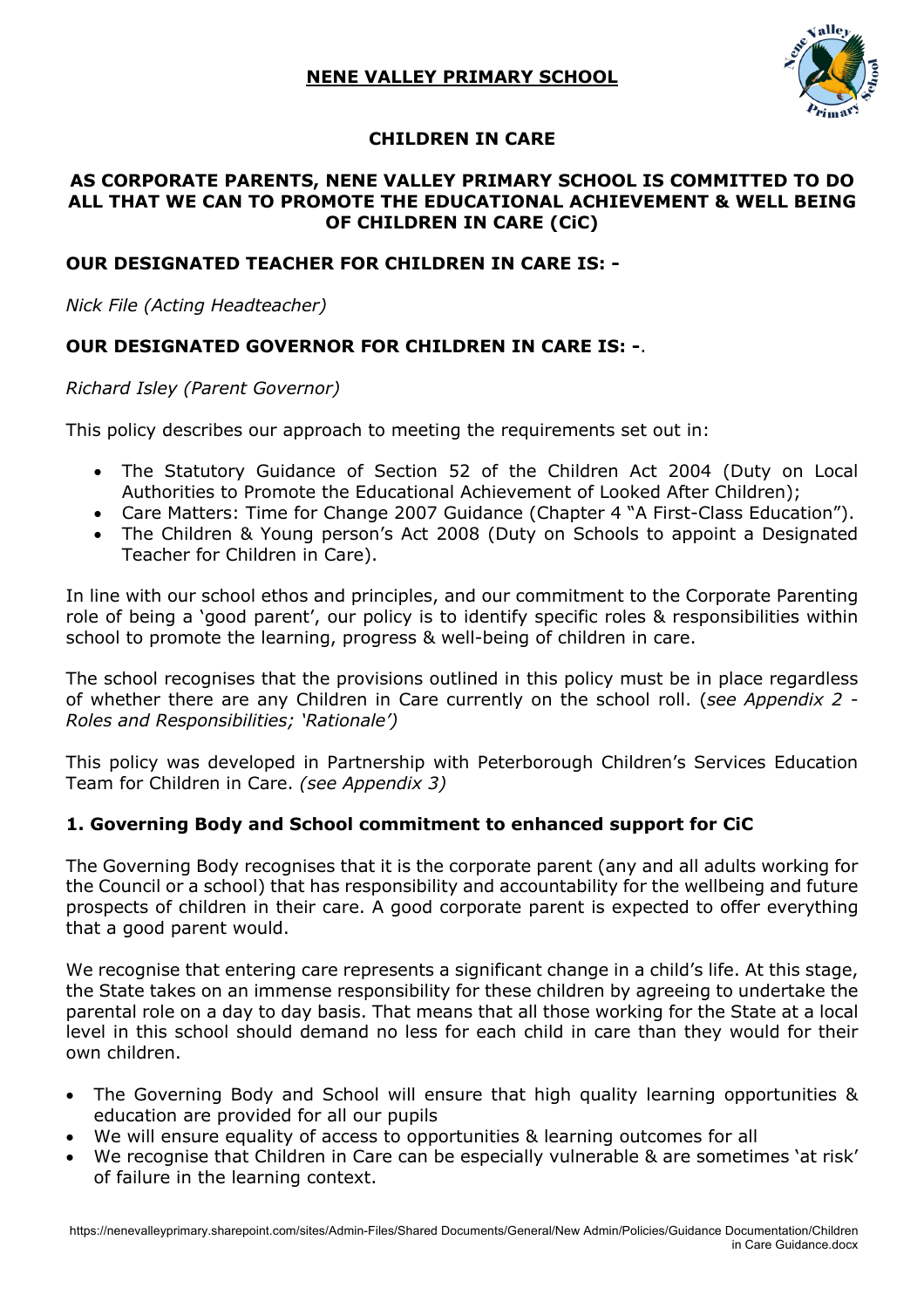# **2. Aims for our Looked After Learners**

Our aims in supporting Looked After learners in School are:

- to ensure all school policies & procedures are followed sensitively for CiC
- to ensure that all CiC have access to a broad, balanced & stimulating curriculum
- to provide personalised learning & curriculum appropriate to needs and ability
- to support and monitor social progress; ensuring key adults prioritise respectful and responsive relationship building with individual children & provide appropriate support for social development within the peer group)
- to ensure that wherever possible CiC receive a full 25hours of education each week.
- to ensure that CiC pupils take as full a part as possible in all school activities and strive to reduce and eliminate any barriers that may stop them from taking part
- to ensure that Carers, Social Workers & Parents (as appropriate) of Looked After pupils are involved and kept fully informed of their child's progress and attainment
- to ensure that wherever possible pupils in care are involved in decisions affecting their learning, the plans for progress and future provision
- to ensure that success is appropriately recognised and reinforced
- to ensure that any emerging concerns are followed up in a timely way with skill and sensitivity (e.g. changes in patterns of behaviour & attendance)
- to liaise and cooperate with appropriate partners to ensure that all plans complement and support the promotion of the educational achievement and well-being of CiC.

# **3. Admissions to Our School**

- OWN Trust and the Local Governing Body at Nene Valley supports Peterborough City Council's approach to admissions giving Children in Care the highest priority for admission to the identified school
- Sometimes care placement changes lead to CiC entering school mid-term or mid-year if this is thought to be in the best interests of the child. This school will ensure that in these circumstances CiC will be admitted to the school in a timely manner, even if this would mean that this would increase class sizes above the recommended maximum. As necessary, we will give a positive welcome, plan entry, offer additional support and preentry visits to help pupil's settle in school.

# **4. Inclusion and Allocation of Resources**

- Our policy recognises that all pupils are entitled to a balanced, broadly based, and stimulating curriculum & learning programme
- For Children in Care there can often be a need to develop learning opportunities emphasising personalised planning & planned inclusive approaches
- The Governing Body will ensure our school makes all appropriate learning provision for CiC pupils. Resources are allocated to support CiC in line with this policy and with our wider school teaching & learning policies and good practice.

# **5. Monitoring the Progress of CiC**

- Progress for CiC pupils in school is monitored and supported and is guided by school policies for teaching and learning
- We will monitor and track the achievement and attainment of CiC pupils at regular intervals. This will be formally reported to the Education Team of Children in Care / Virtual School for Children in Care at termly intervals.
- We will ensure that the school makes an assessment of the pupil's needs and attainment on entry, to ensure continuity of learning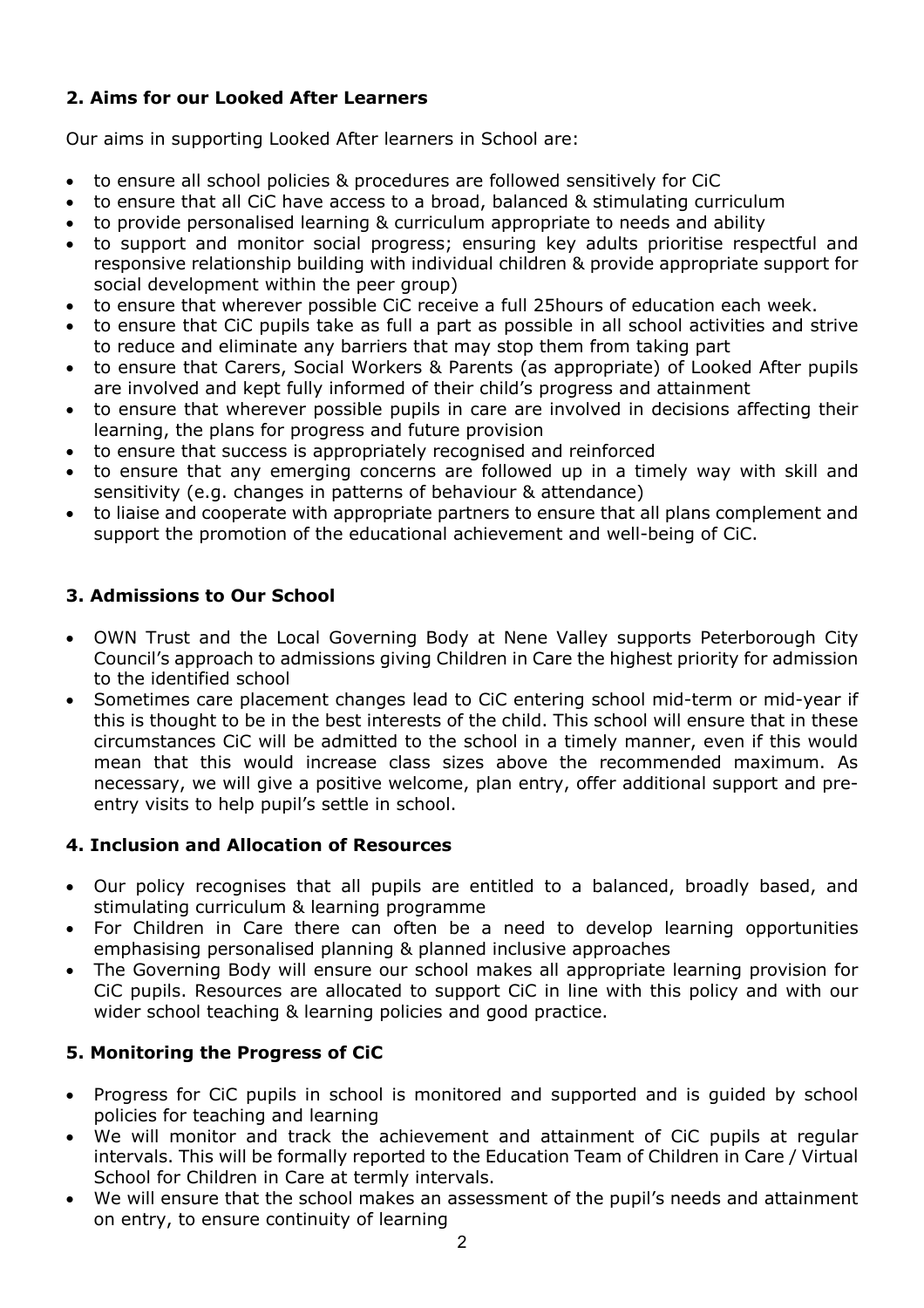- We recognise the importance of Personal Education Plans (PEP) and understand that they are statutory school documents.
- The school will ensure that PEP's for CiC are completed within the statutory time scales as specified below.
- Wherever possible the PEP will be based on the individual personal planning and target setting that occurs as best practice with in the school, which will be amended according to the views of the partners involved in the meeting.
- We will ensure that the statutory Personal Education Plans are supported and systematically delivered within the appropriate timescales.
- The Social Worker for each CiC in school will initiate a Personal Education Plan. The Education Team for Children in Care / Virtual School for Children in Care in partnership with our Designated Teacher for CIC will ensure that the initial planning meeting will take place within 20 days of the pupil joining the school or entering care.
- Each PEP will be reviewed according to the needs of the pupil. The school will take the lead in reviewing the plans process initially within 3 months of the first PEP meeting and subsequently at least within every 6 months (currently termly).
- The pupil's views are actively and sensitively sought by the appropriate key partner (Designated Teacher, Social Worker, Carer, Education Caseworker).
- The views of the pupil and Carers are noted within the PEP Form and shared sensitively at the meeting. The pupil is as actively involved as possible in selecting appropriate targets and with decisions relating to school and learning.  *(see Appendix 4 - PEP Guidance)*

### **6. Attendance and Exclusion**

- The school recognises that CiC are statistically much more likely to have a poor attendance record and are up to 5 times more likely to be excluded than their non-looked after peers.
- The school will take specific steps to monitor the attendance of CiC and will notify all appropriate partners at an early stage if there is an indication that problems with attendance might occur.
- The school will take all reasonable steps to ensure that exclusion is rarely used for CiC and then is always only as a last resort, after all other avenues have been explored.
- The school will make arrangements for first day provision for any excluded CiC as it would for any pupil after day 6 of exclusion.
- The school will organise a PEP meeting as part of the re admission process if appropriate.
- Ensure that should a Child in Care be identified as at risk of exclusion, then contact is made with the L.A. Inclusion Officer and the named contact in the ETCiC immediately, to enable early intervention/preventative strategies to be instigated.

## **7. Record Keeping and Information Sharing**

- Our Designated Teacher will coordinate record keeping for of all CiC in school
- Records will include individual learning plans, up to date progress & attainment records, PEP planning records and personalised information relating to care context as appropriate. These records will be maintained in a single place, having regard to the statutory nature of some of these documents and the confidential information that they contain.
- CiC status is appropriately 'flagged' in school information management systems, ensuring information & planning records are readily available as required
- We will ensure there is ready access to information and up to date contact details for Carers, Parents (where appropriate), Social Worker and the named contact in the ETCiC.
- All appropriate records will be forwarded to the receiving school promptly if there is a transfer to another school.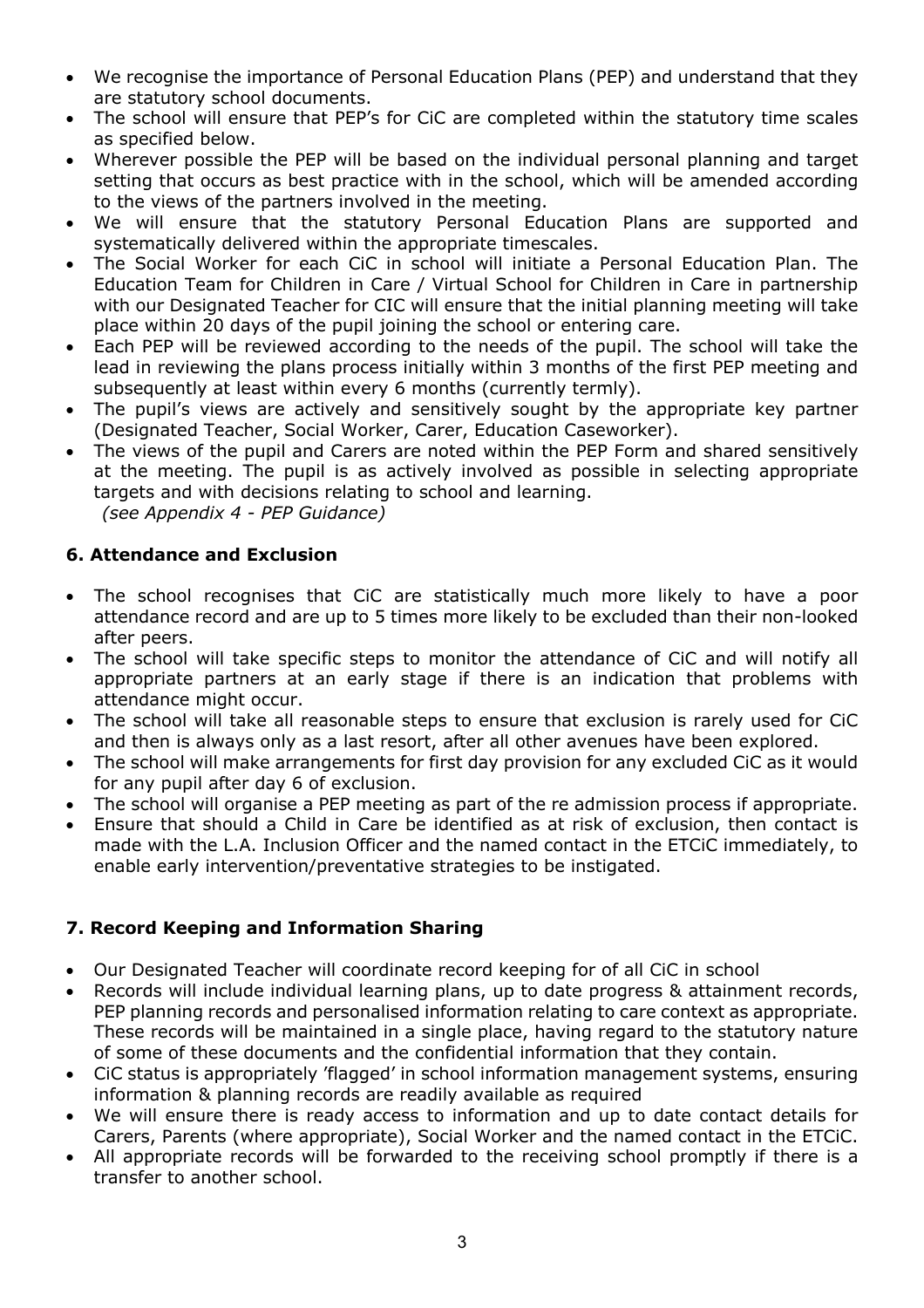- Sensitivity is a priority in sharing information with members of school staff team. We are guided by best practice and on the 'need to know'. Wherever possible pupils' wishes are taken into account in sharing information within the staff team.
- The Designated Teacher will attend, or arrange for someone else to attend, or contribute in other ways to the Statutory Child in Care review process.

### **8. Appointments within Staff and Governing Body**

- The school recognises that there is a statutory requirement to appoint a Designated Teacher for Children in Care and a Governor with responsibility for Children in Care. (*see appendix 2*)
- All staff and governors have a responsibility for the educational achievement and wellbeing of CiC as a Corporate Parent. The work of the Designated Teacher and Governor with responsibility for Children in Care is to lead in this area, but they do not hold sole responsibility.

### **9. Staff and Governors' Development and Training**

- All staff and governors are encouraged to develop via reflective processes. We encourage ongoing engagement with relevant CPD to maintain and extend individual and team expertise in supporting Children in Care to progress.
- Our Designated Teacher makes particular efforts to develop good awareness and understanding of issues, guidance and developments associated with the Looked After Children context. The DT disseminates knowledge and skills to colleagues in school as appropriate and necessary. Partnership working and collaboration with the LA & ETCiC / Virtual School for CIC is essential here *(see Appendix 3).*
- There is a specific statutory expectation that the Designated Teacher for CiC will be released to attend a programme of training each year to maintain and extend their personal expertise.
- Our designated Governor will attend appropriate briefings and relevant development opportunities provided by the LA & ETCiC / Virtual School for CiC

## **10. Partnership Working**

- Our school values the views of Carers & Parents. We firmly believe in developing strong partnerships with Carers/Parents & Residential Care Workers to enable pupils achieve to their potential.
- We will develop close relationships and collaborative work to promote the learning and well-being of individual children, both in and out of school.
- PEP meetings, other school liaison & consultation processes and informal day to day dialogue are all seen as good opportunities to enhance our partnerships.
- We recognise the essential contributions that external support services make in supporting Children in Care. We commit to developing positive partnerships with all involved. Our partnerships with community partners are extensive; some of our key partners for these Children include: -

*CiC Team (Foster Carers / Residential Key Workers, Social Workers, Family Support Workers, Education Team for Children in Care, Head of Learning & Opportunity for CiC) Other Local Authority Services; Educational Psychologists; SEN Team; Behaviour Support; Learning Support; Medical Officers; School Nurses; CAMHS; Education Welfare Officers; Social Care Sessional Staff/ Community Care Worker/ Residential Care Staff; Youth Offending Service; Locality Team Workers; Independent Review Officers; Advocacy Services.*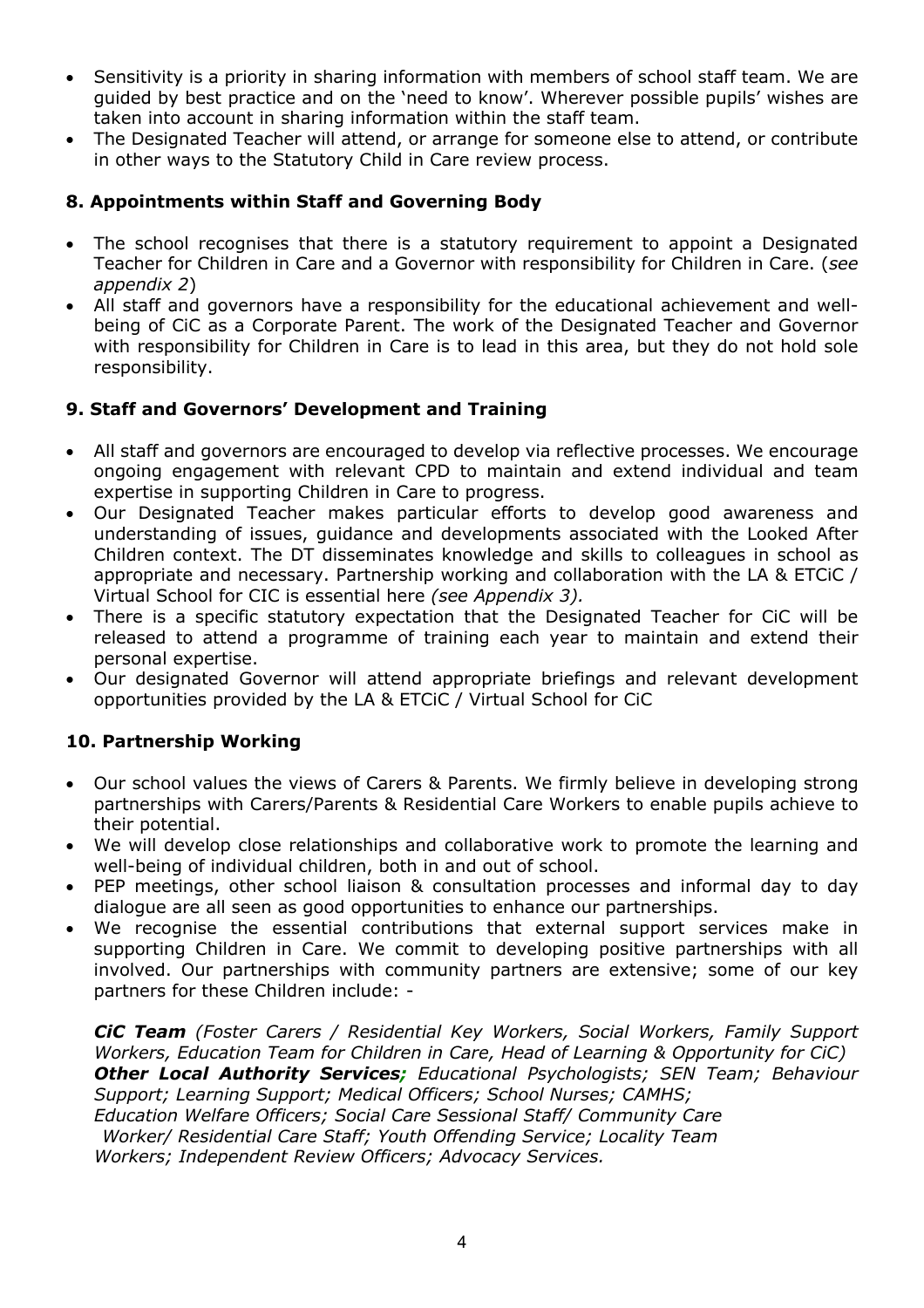## **11. School CIC Policy Review and Evaluation**

- Our CiC policy is of highest importance
- We will undertake a review of both policy and relevant best practices each year
- The outcomes of this review are linked directly to school development processes and the Development Plan for School Improvement.

Signed: Signed  $\left\langle -\bigcup_{\alpha}$ Mr Richard Isley Mr Nick File Chair of Governors **Acting Headteacher** Date: Autumn 2021 REVIEW DATE: Autumn 2022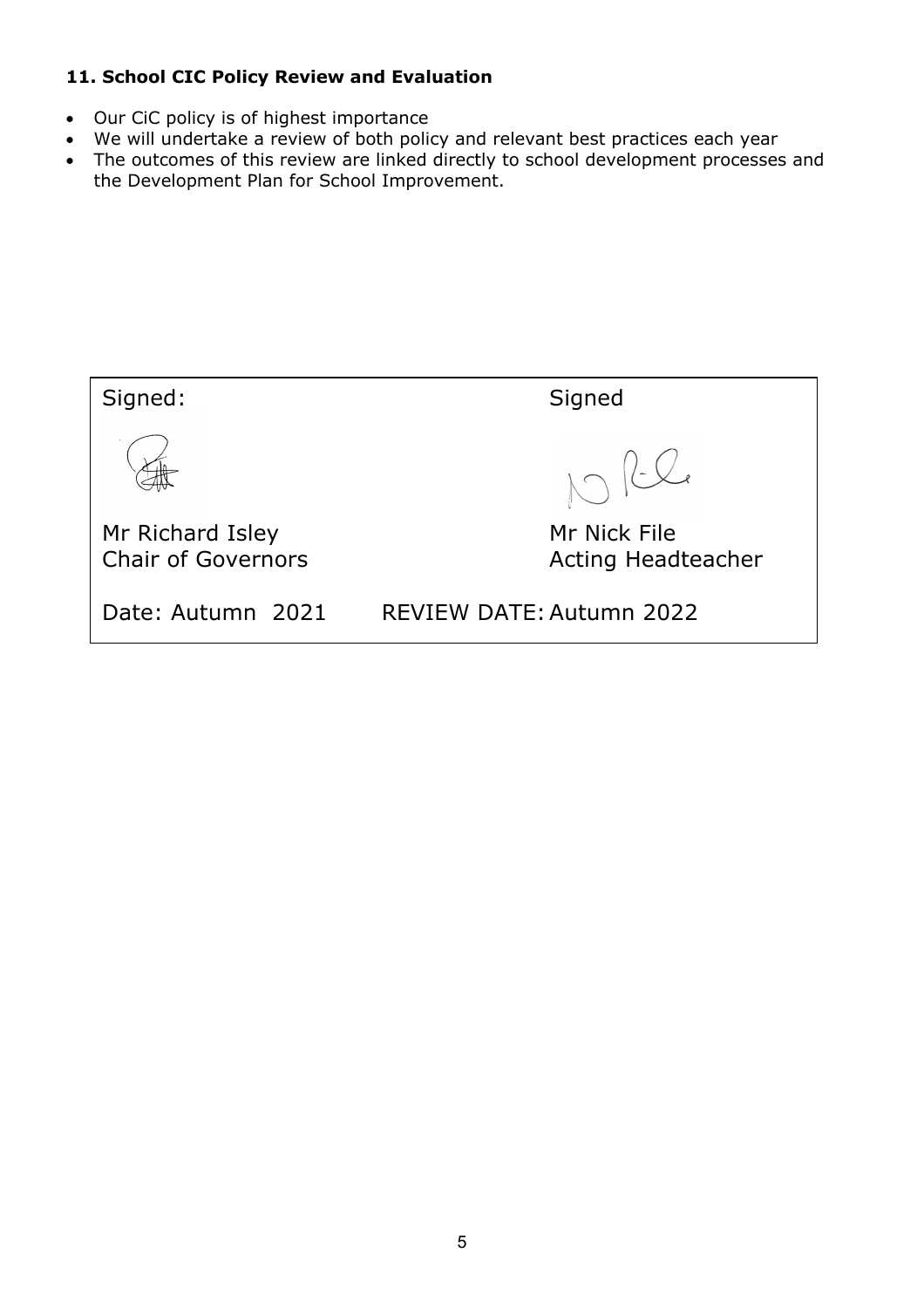## **APPENDIX 1 - WHO ARE CHILDREN IN CARE /LOOKED AFTER CHILDREN**

Under the Children Act 1989, a child is looked after by a local authority if he or she is in their care or provided with accommodation for more than 24 hours by the authority. Looked After Children may fall into one of following groups:

- Children who are accommodated under a voluntary agreement with their parents (section 20)
- Children who are the subjects of a care order (section 31) or interim care order (section 38)
- Children who are the subjects of emergency orders for their protection (sections 44 and 46)
- Children who are compulsorily accommodated this includes children remanded to the local authority or subject to a criminal justice supervision order with a residence requirement (section 21).

The term 'in care' refers only to children who are subject to a care order by the courts under section 31 of the Children Act 1989; they may live with foster carers, in a Children's home, in a residential school, with relatives or with parents under supervision.

Children who are cared for on a voluntary basis are 'accommodated' by the local authority under section 20 of the Children Act; they may live in foster care, in a Children's home or in a residential school. All these groups are said to be 'Looked After Children' (LAC). They may be Looked After by Peterborough City Council, or may be in the care of another Local Authority, but living in or attending a school in Peterborough.

In practice, the terms Children in Care and Looked After Children are used interchangeably. It is Peterborough's preference that Children in Care is used to described all of the children who fall into the categories above.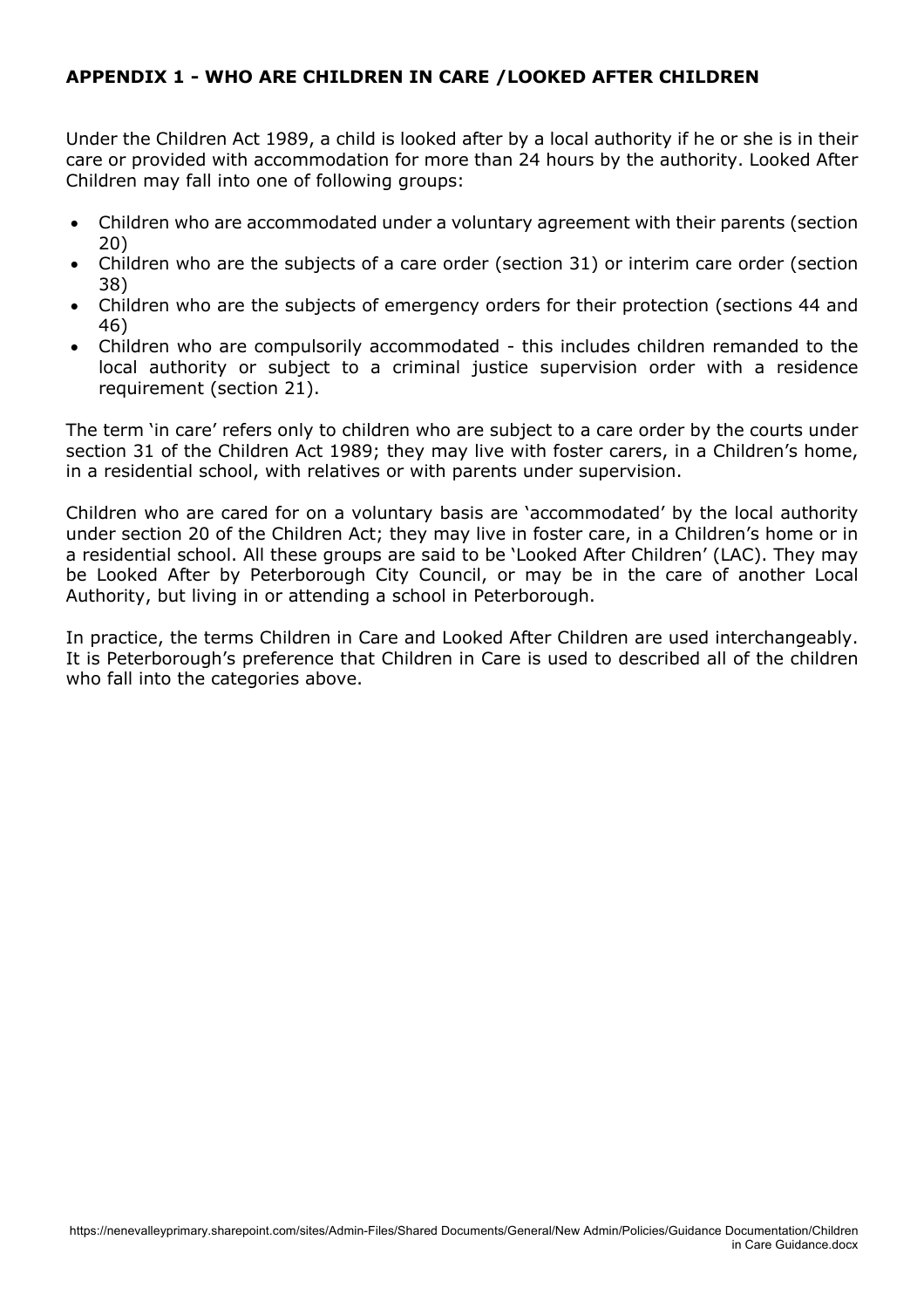## **APPENDIX 2 - SCHOOL ROLES AND RESPONSIBILITIES**

#### **Rationale for Roles and Responsibilities**

Children in Care are one of the most vulnerable groups in society and it is widely recognised that they underachieve in education & learning contexts compared to their peers. Evidence strongly suggests that poor outcomes and qualifications impact significantly on subsequent life chances. In particular they experience:

- high level of instability, disruption and change in school placements
- poor involvement in extra-curricular activities/positive activity out of school
- inconsistent attention paid to out of school learning & homework.

This can often result in:

- poor attainment, exam success and qualifications gained in comparison with the general population
- underachievement in further and higher education
- low self-esteem & confidence, disengagement from learning, training & subsequent employment

Many children who remain in care are there because they have suffered abuse or neglect. To date the outcomes achieved by CiC have been unacceptably poor. Central Government, Peterborough City Council and schools are committed to addressing this disparity. Our role as corporate parents means that in school we all have a part to play mindfully applying the principles of good parenting by:

- Prioritising learning and achievement, and raising standards
- Ensuring we have high expectations and aspirations for each YP
- Skilled listening to children, ensuring YP involvement in decision making
- Promoting inclusion and personalised approaches to learning
- Providing stability, continuity, consistency and building meaningful relationships across school and home contexts
- Taking our corporate responsibilities seriously
- Intervening early to support success and solve difficulties
- Promoting good practice in early years learning experience
- Celebrating success, reinforcing achievements, providing timely incentives & rewards

## **HEADTEACHER & SLT ROLES/RESPONSIBILITIES:**

- To ensure that provision / outcomes for Children in Care are specifically recorded or mentioned in: -
- Development Plan for School Improvement & school self-evaluation
- All appropriate school policies and procedures
- Any issued reports on: -

behaviour, sanctions, exclusions; praise and rewards; public examinations and SATs (analysis and entries); student progress in relation to targets & FFT; extra-curricular; activities and successes; attendance; gifted and talented provision; admissions; student voice activities/school council; complaints; student destinations; work experience; CPD for staff.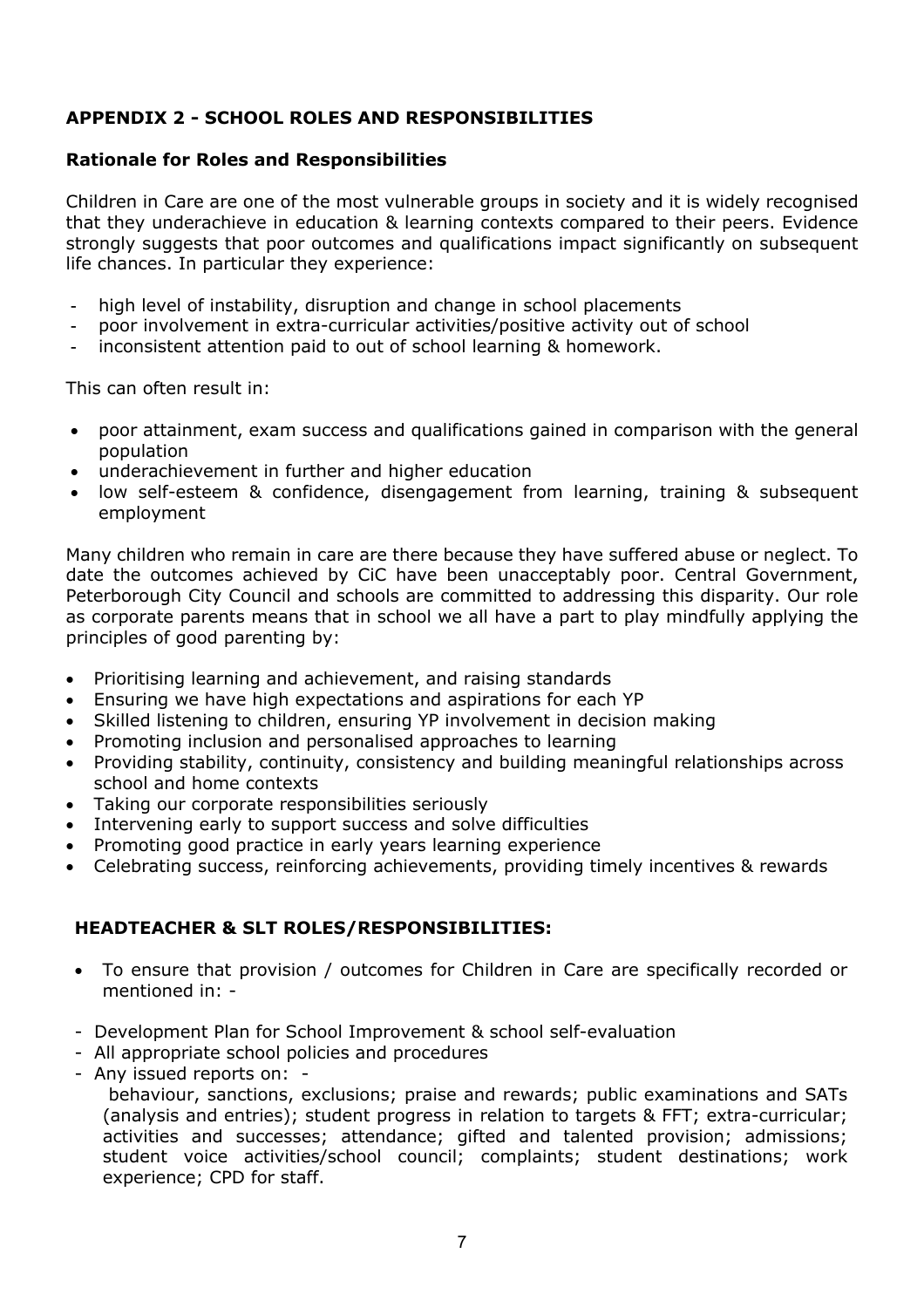- To provide an annual report on the provision for, and progress of, Children in Care to the Governing Body.
- § To make it clear to staff and other school stakeholders that many Children in Care require sensitivity and positive personalised planning above and beyond most peers and that school policy clearly supports this approach.
- To give the Designated Teacher for CiC the time and facilities to carry out his/her job description fully and effectively, and to support them at all times in their work.
- To show a personal commitment and involvement with Children in Care in the school.
- § To challenge negative stereotypes of Children in Care, and to insist on the highest of expectations in terms of Looked After Children achieving their potential.
- § To give Children in Care the highest priority, in terms of admissions to the school even when there is over subscription.
- § To provide CPD for staff on issues pertaining to Children in Care and to ensure that the DT attends regular network meetings and training.

### **DESIGNATED TEACHER ROLE/RESPONSIBILITIES:**

- To be an advocate for CiC within school
- To be aware and build relationships with all CiC in school and ensure the availability of all relevant details/records from school record-keeping systems as required
- To attend relevant CPD and Networks about CiC
- To act as the key liaison professional for other agencies and carers in relation to CiC, seeking advice from the ETCiC & other professionals as appropriate.
- To ensure that CiC receive a positive welcome on entering school, especially mid-year and, if necessary, offer additional support and a pre-entry visits to help the new pupil settle.
- To ensure that all CiC have an appropriate PEP that is completed within 20 days of joining the school or of entering care (see Appendix 3 PEP Guidance) and ensure that the young person contributes to the plan
- To keep PEPs and other records up to date and review PEPs at transfer and at statutory intervals
- To convene an urgent multi-agency meeting if a CiC is experiencing difficulties or is at risk of exclusion
- To ensure confidentiality on individual children, sharing confidential and personal information on a need to know basis, bearing in mind the wishes of the individual pupil
- To act as the key adviser for staff and governors on issues relevant to CiC
- To ensure that care and school liaison is effective including invitations to meetings, parents' evenings and other school events
- To actively encourage and promote out of hours learning and extra-curricular activities for CiC
- To ensure a speedy transfer of information, records and coursework, where appropriate, when a CiC transfers to another educational placement
- To contribute information to CiC reviews when required
- To report to the Governing body on a termly basis on CiC in the school and inform of relevant policy and practice development.
- Reports to governors to include:
	- the number of CiC on roll the number that have a Personal Education Plan attainment and progress of individuals/group of CIC comparisons of attainment and progress to others in school interventions implemented to address gaps/difficulties their attendance compared to other pupils their attainment (SATs/GCSEs) compared to other pupils . the number of fixed term and permanent exclusions
	- . the destinations for pupils who leave the school.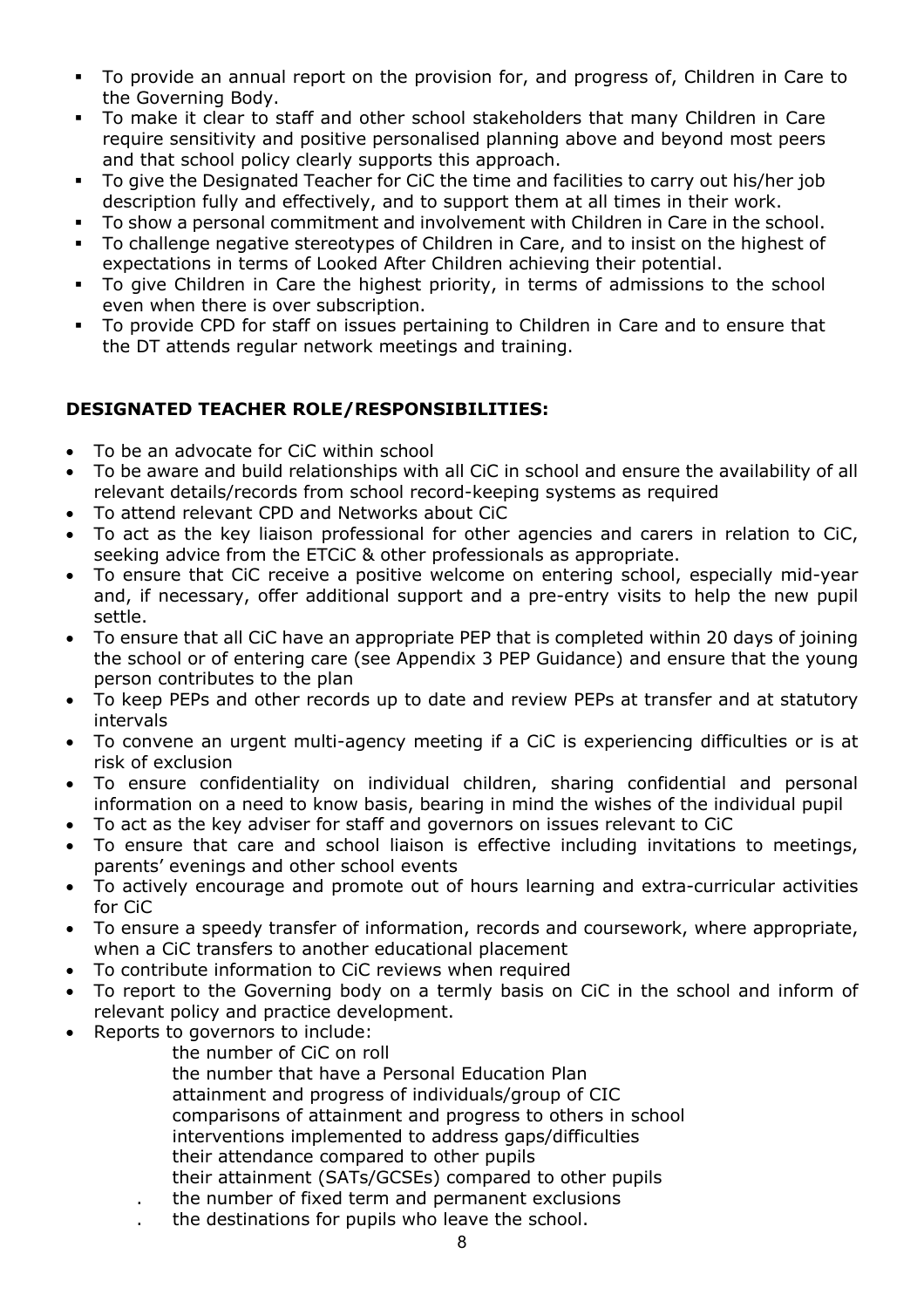- To agree with the social worker the appropriate people to invite to parents' evenings etc.
- To attend governor meetings as appropriate e.g. admission, disciplinary and exclusion of CiC.
- To arrange a mentor or 'befriender' (adult and /or pupil) to whom the young person can talk particularly when the pupil is new to school
- To Ensure that any Special Educational Needs are addressed in conjunction with the SENCo and in accordance with the Code of Practice for SEN. (CIC are 6-8 times more likely to have an SEN Statement than other pupils in school.

## **SCHOOL STAFF ROLES/RESPONSIBILITIES:**

- To follow school procedures, policies and best practice in line with school mission and principles.
- To keep the Designated Teacher informed about a CiC's progress
- To have high expectations of the educational and personal achievements of CiC.
- To positively promote the raising of a CiC's self-esteem.
- To ensure any CiC is supported sensitively and that confidentiality is maintained.
- To be familiar with the school's policy and guidance on CiC and respond appropriately to requests for information to support PEPs and review meetings.
- To liaise closely with the Designated Teacher where a CiC is experiencing difficulties
- To contribute to regular liaison with social care colleagues and other appropriate professionals and keep carers fully informed at all times
- To keep appropriate records and maintain appropriate confidentially; to make these available to the DT, other professionals, parents/carers & YP as appropriate

## **SCHOOL GOVERNING BODY ROLES/RESPONSIBILITIES:**

- To use official exclusions **only** as the very last resort and in line with the school's exclusion policy, and relevant national guidance, being mindful to the difficulties this may create in the care placement. CiC should have 'first day' provision following any exclusion
- To ensure that the admission criteria and practice prioritises CiC according to the latest Admissions Code of Practice
- To ensure all governors are fully aware of the statutory duties and requirements to promote learning and achievement for CiC
- To ensure that an appropriately qualified and experienced Designated Teacher for CiC is appointed and has a job description in line with the Statutory Guidance for Designated **Teachers**
- To liaise with the Head teacher, Designated Teacher and all other staff to ensure the needs of CiC are met
- To nominate a governor with responsibility for CiC who liaised regularly with the Designated Teacher
- To read and respond appropriately to regular reports from the Designated Teacher
- To ensure that the school's policies and procedures give CiC equal access in respect of: admission to school, National Curriculum and examinations (academic and vocational), out of school learning and extra-curricular activities, work experience and careers guidance.
- To review the effective implementation of the school policy for CiC annually
- To ensure that the Designated Teacher is invited to any exclusion meetings of CiC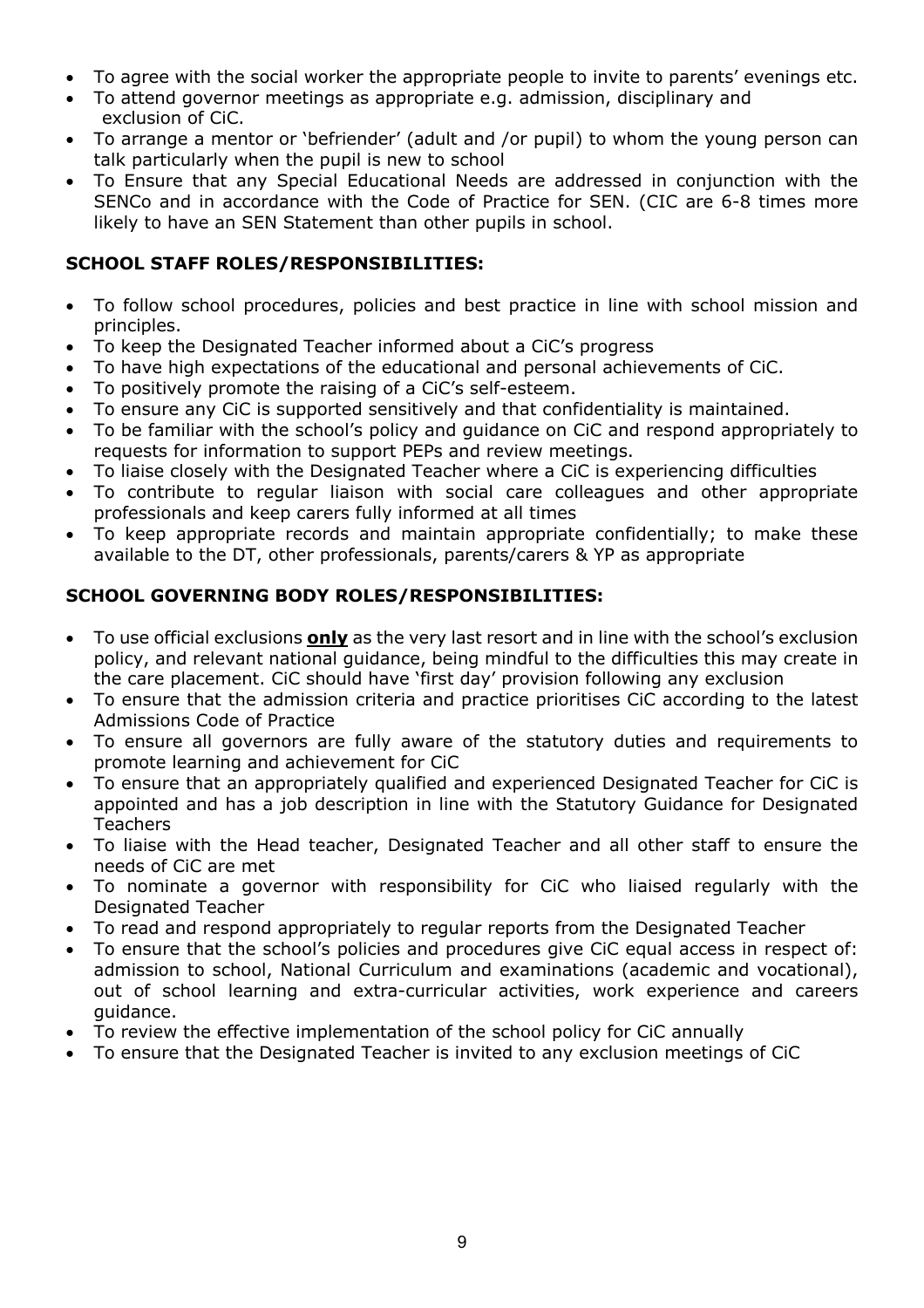### **APPENDIX 3 - PARTNERSHIP WITH THE EDUCATION TEAM FOR CHILDREN IN CARE ETCiC / VIRTUAL SCHOOL**

School & the Designated Teacher for CIC will develop positive partnerships with the Virtual School / ETCiC by: -

- Contributing to termly Designated Teachers Network meetings which involve sharing of good practice & information, CPD linked to the CiC context and valuable opportunities for DT networking.
- Engaging in other relevant LA CPD programmes and following 'sign posts' provided to relevant training opportunities.
- Accessing support via coaching, reflective practitioner support as requested or necessary.
- Work with LA to ensure every CiC on a school role has an appropriate PEP as early as possible; certainly within 20 days of coming into care or being placed in Bournemouth.
- Ensure every PEP is reviewed in line with best practice.
- Collaboration to help Designated Teachers access Social Care Teams and multi-agency support (where necessary Virtual School /ETCiC acts as a conduit for information flow both ways, as appropriate).
- Seeking advice and support to find alternative approaches to exclusion within the LA for CiC 'at risk'; arranging 'first day' provision for 'last resort and unavoidable' fixed term exclusions
- Establish good working relationships, developing regular liaison routes between Designated Teacher and the Virtual School /ETCiC; engaging in collaborative problem solving.
- Taking a proactive approach in identifying SEN & additional needs; working collaboratively with LA in line with SEN policy to ensure needs are met
- Working with LA partners to provide smooth transitions between key stages, schools and providers, including mid-phase transfers & appropriate alternative provision

Our Designated Teacher and staff will work with the Virtual School /ETCiC to remain up to date on relevant issues relating to Looked After Children on a continuous and regular basis. The Virtual School /ETCiC provide support to school as appropriate, but the school will seek appropriate support from other teams (e.g. Behaviour Support Service, Educational Psychology, SEN Assessment Team, Learning Support Service, other advisors/specialists & provision, CAMHS).

**N.B.** Given the geographical barriers and vulnerability of 'Out of Authority' CiC, the role of Designated Teacher is again very important for those students placed by other LAs in Peterborough. The Virtual School /ETCiC of the 'placing LA' should develop close links with Designated Teachers, with visits and all appropriate phone/email support. Liaison between Peterborough the Peterborough Virtual School /ETCiC can provide support and advice if barriers or difficulties emerge here.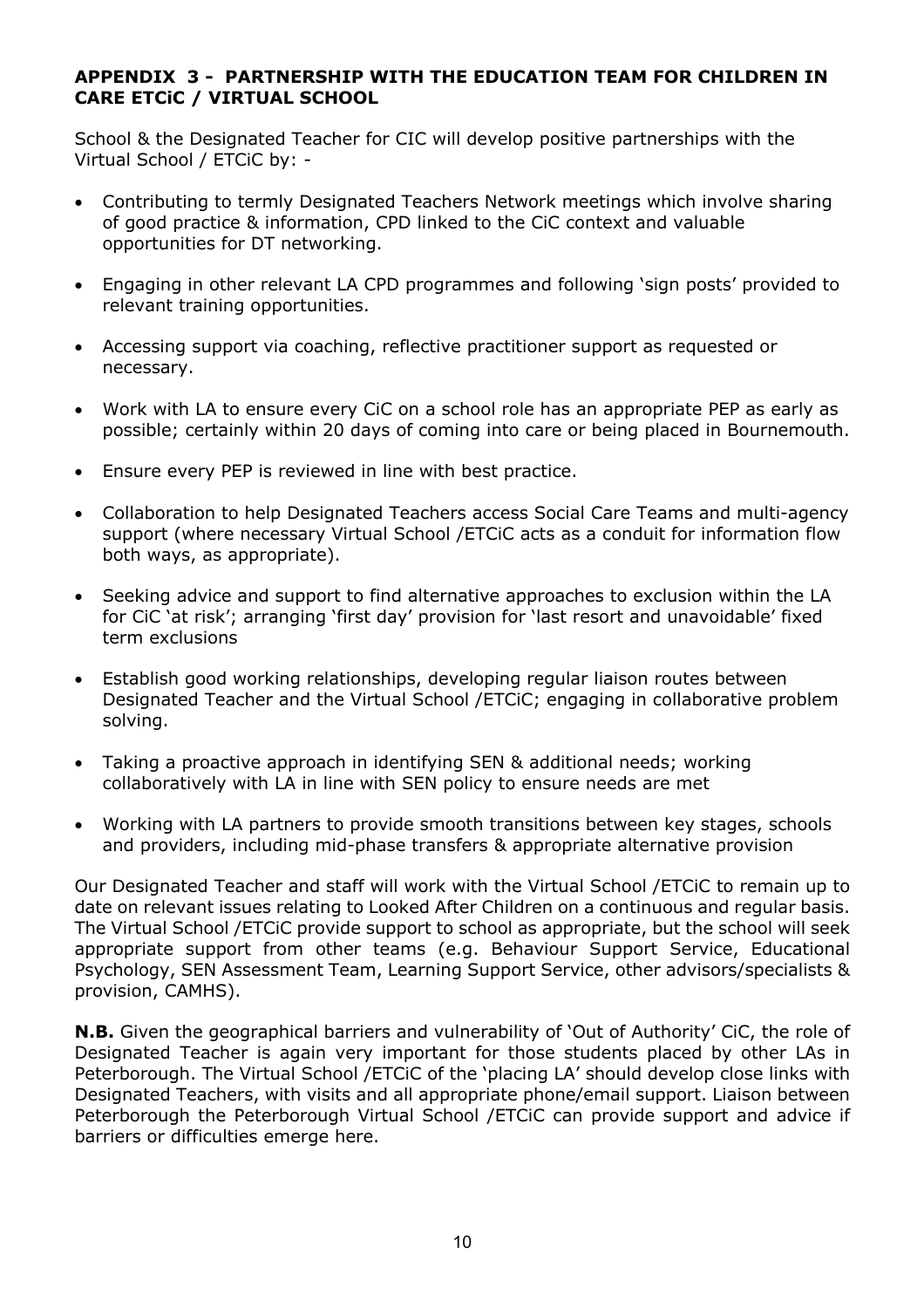### **APPENDIX 4 - PEP GUIDANCE**

In order to meet our obligations and support the children in our care our practice reflects the following.

#### **The Initial personal education planning process**

The initial PEP is written to present to the 28-day review. Therefore, a meeting needs to happen within 21 days of a child being taken into care.

To initiate the PEP the Social Worker will inform the ETCiC of the fact that a child has been taken in to care. The child is allocated to the appropriate Advisory Teacher with in the ETCiC (ATCiC) who chairs the initial PEP meeting. The ETCiC distributes the pre-filled template of a PEP document to the school. (*Within five working days of being notified of that the child has come into care*).

The Designated Teacher for Children in Care (DTCiC) in our school is responsible for the completion of Section 2 Schools evaluation of the PEP as far as they are able. This can be delegated if the school feels that this is appropriate. Section 2 aims to identify the teaching & learning needs of the child. A planning meeting is held within 21 days of the child coming into care and is co-ordinated by the ATCiC. This initial PEP is chaired by the ATCiC, but must include the Designated Teacher or school representative, the Social Worker and the Carer / Residential Key worker. The young person should be encouraged to attend (if appropriate), but their views about their education must be obtained. There are documents that may aid Carers / Residential Key Workers and children to make a more considered response to the process and official documents for both the Social Worker and School to fill in.

The short term & long term aspirational educational targets are written up as a formal plan which will form the formal Personal Education Plan for the child (Initial PEP document Section 3a). It is this document that is reviewed. The short term educational targets should use bullet points to record the decisions made. These will normally reflect the normal school targets that are provided for all pupils and provide guidance to the carers, social workers and the children themselves about how to achieve the targets. The short term educational targets should naturally support the long term aspirational targets. In the initial PEP meeting, many of the short-term targets are likely to be actions aimed at ensuring that the child is coping with the experience of being in care. At this stage, there is no requirement that all areas of the plan documentation or all actions are completed.

It is accepted that the long-term aspirations may not change much from one review to another.

It is suggested that the date of the review meeting is agreed at the end of the initial PEP meeting, giving time to make sure that the formal review can be presented to the 3-month care plan review. This practically means that the initial review meeting should be booked approximately 2 ½ months after the date of the initial PEP meeting. Best practice would encourage all review meeting dates to be agreed at the end of the preceding meeting.

The completed PEP documents must be distributed to the Young person, carer, school, social worker and the ETCiC and any other significant participant.

#### **The PEP review meeting**

The purpose of a formal review meeting is to consider the educational needs of the child concerned and allows all partners a formally opportunity to understand how they can best support the young person to achieve the best possible educational outcomes. At a